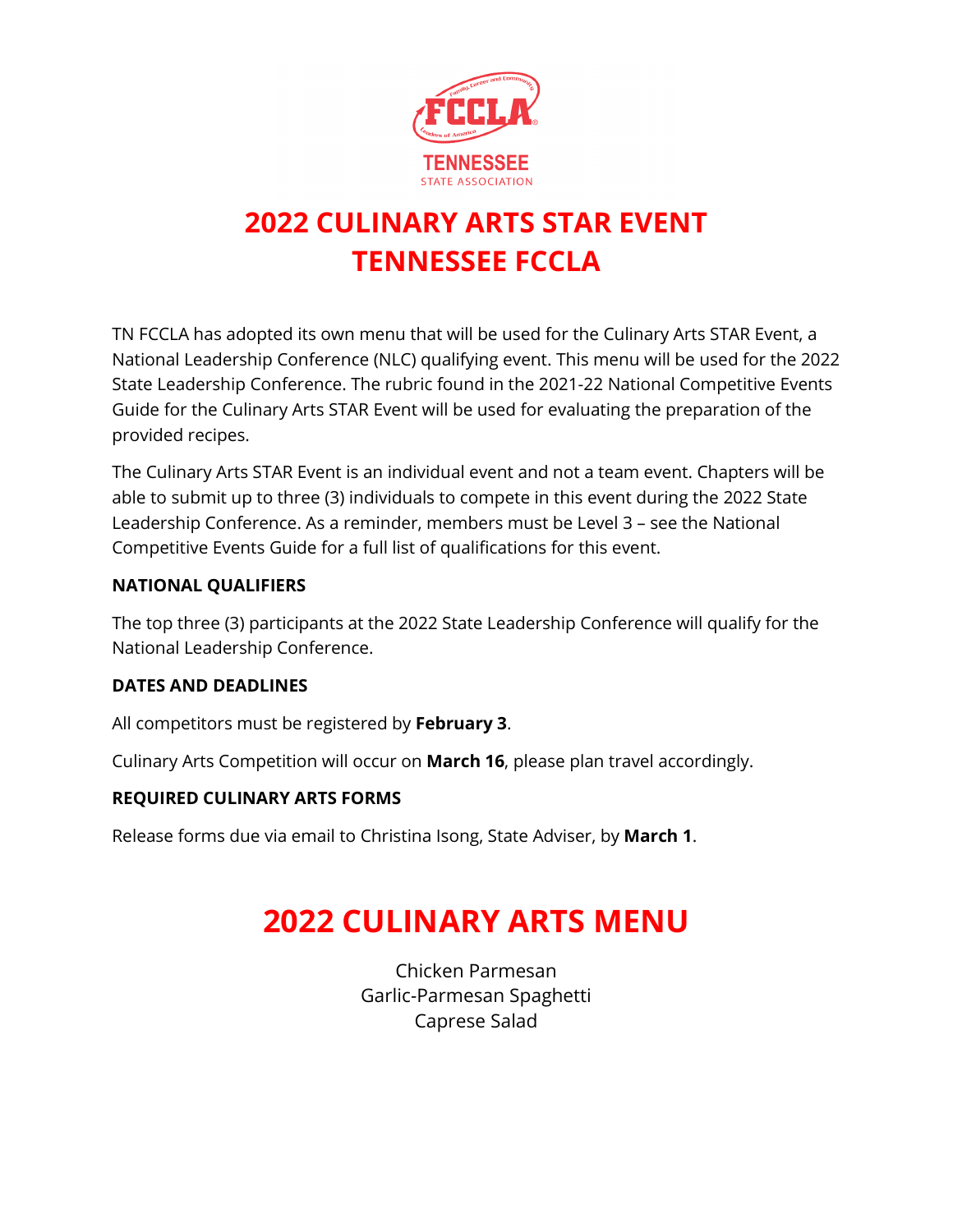

#### **PARENTAL CONSENT FORM Tennessee Family, Career and Community Leaders of America 710 James Robertson Parkway Nashville, TN 37243**

| All Culinary Arts STAR participants must email this completed parental consent form to<br>the State Advisor (Christina.Isong@tn.gov) by March 1. All medical information must be                                               | complete and accurate. Failure to do so may result in disqualification. |        |
|--------------------------------------------------------------------------------------------------------------------------------------------------------------------------------------------------------------------------------|-------------------------------------------------------------------------|--------|
| illness or minor accident occur while participating in the Culinary Arts STAR event with TN FCCLA. The<br>following information may be helpful if such a situation arises:                                                     | has my permission to receive medical treatment by a physician should an |        |
|                                                                                                                                                                                                                                |                                                                         |        |
|                                                                                                                                                                                                                                |                                                                         |        |
|                                                                                                                                                                                                                                |                                                                         |        |
| Special medical medications or conditions that should be noted:                                                                                                                                                                |                                                                         |        |
| Pharmacy number for special medication currently taken: ________________________                                                                                                                                               |                                                                         |        |
| Contact in case of an emergency:                                                                                                                                                                                               |                                                                         |        |
|                                                                                                                                                                                                                                |                                                                         |        |
|                                                                                                                                                                                                                                |                                                                         |        |
|                                                                                                                                                                                                                                |                                                                         |        |
|                                                                                                                                                                                                                                |                                                                         |        |
| Group #: the contract of the contract of the contract of the contract of the contract of the contract of the contract of the contract of the contract of the contract of the contract of the contract of the contract of the c |                                                                         |        |
| Insurance Company Phone: _______________________                                                                                                                                                                               |                                                                         |        |
| I have read and consent to the above.                                                                                                                                                                                          |                                                                         |        |
| Signature of Parent<br>(Date)                                                                                                                                                                                                  | Signature of Participant                                                | (Date) |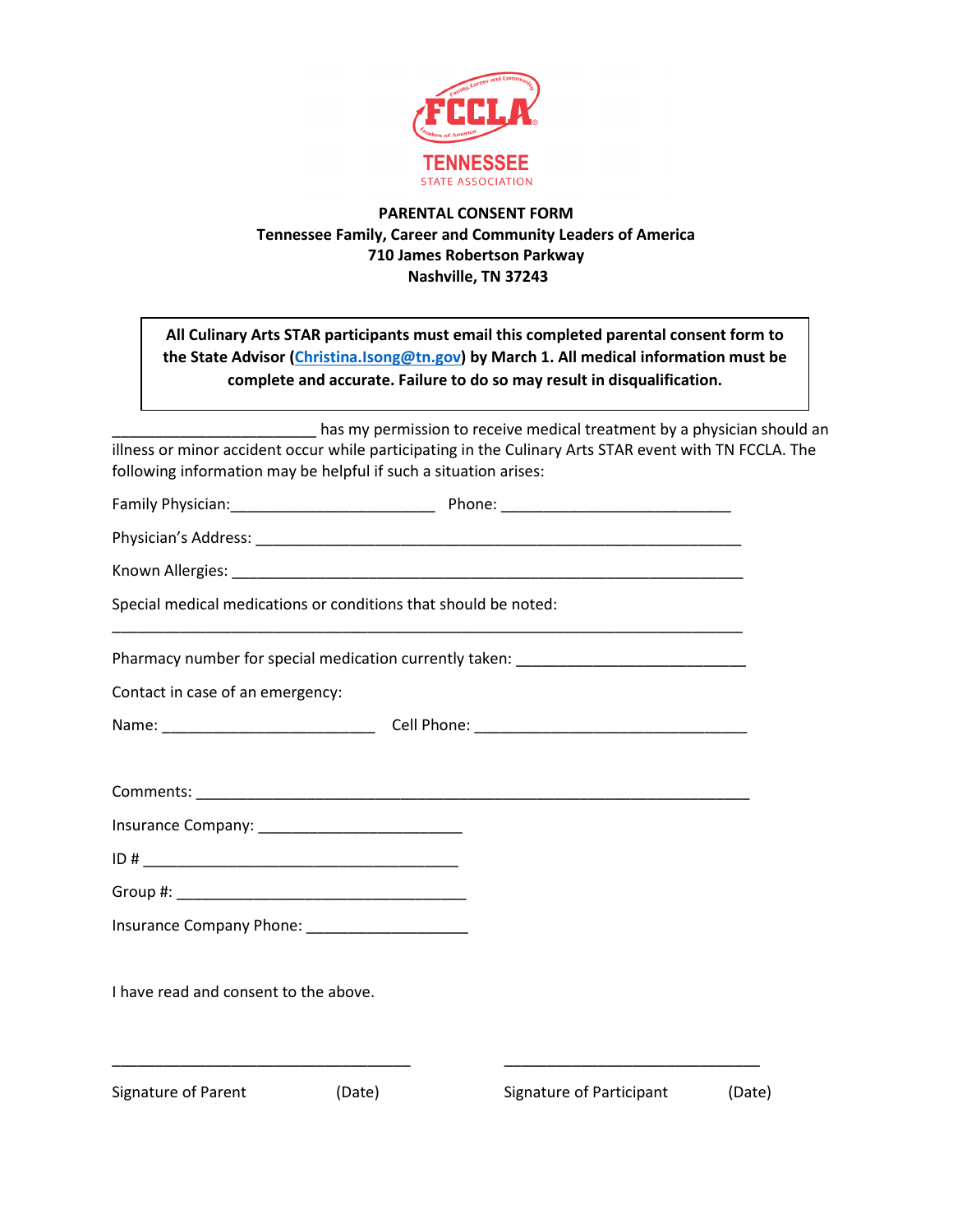

# **2022 CULINARY ARTS EQUIPMENT LIST**

### **Required Equipment List – Per Participant**

- 1 wire whisk
- 2 heat resistant (silicone) spatula
- 1 bi-metallic or instant read thermometer
- 1 set dry measuring cups
- 1 set liquid measuring cups
- 1 set measuring spoons
- 1 slotted turner or metal spatula
- 1 set metal kitchen tongs
- 1 spaghetti spoon
- 2 stainless steel kitchen spoon, 8-12 inches
- 4 side towels
- 1 Grater
- 1 Can Opener (non-electric)
- 1 Knife Set (contents should be standard based on school's requirement, but must include at least 1 Paring Knife, 1 boning knife, 1- 8" or 10" Chef Knife, 1 serrated knife)
- 2 Cutting Boards

#### **General Information**

- The items listed above are required for the implementation of the selected menu. All necessary large equipment will be provided. Only items on the list may be brought to the event. No electrical tools are allowed to be brought to the competition. Take care when packaging or packing equipment for travel. If breakage occurs, **the participant is responsible for any replacement.**
- Any additional equipment required will be provided at the time of the event by the hostinstitution.
- Non-latex gloves will be available on site.
- Participants will be using commercial kitchen equipment, including deck ovens and induction burners. Please ensure that you are familiar with how to use this equipment BEFORE the competition.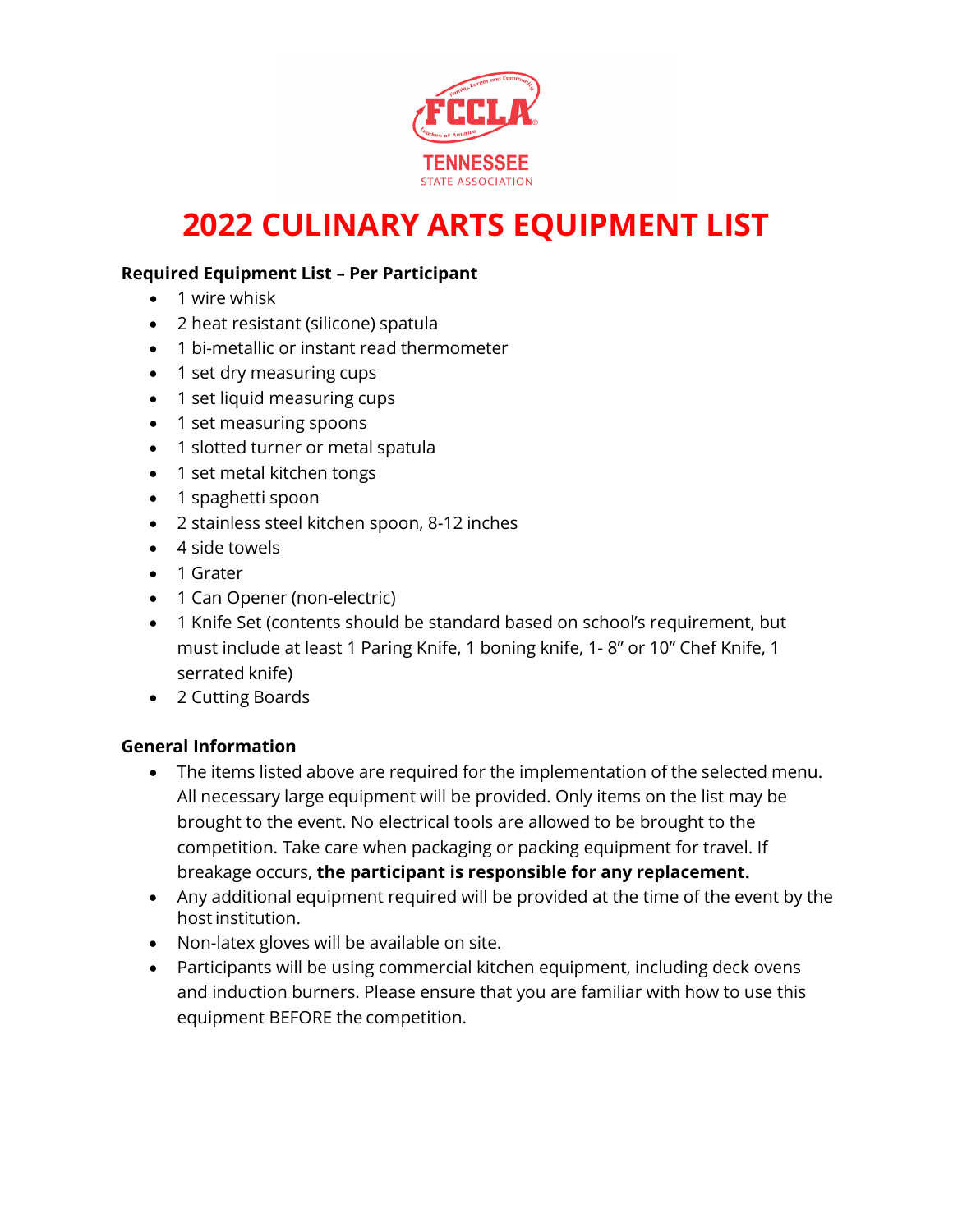

### **Chicken Parmesan**

| 2 Tbsp.          | Olive Oil                    |
|------------------|------------------------------|
| $\frac{1}{4}$ C. | Onion, minced                |
| $\mathcal{L}$    | Cloves garlic, minced        |
| 1 c.             | Diced tomatoes, drained      |
| 8 oz.            | Tomato sauce                 |
| 1 Tbsp.          | Tomato paste                 |
| 1 Tbsp.          | Oregano, dried               |
| 2 Tbsp.          | Basil, chiffonade            |
| $%$ tsp.         | Red pepper flakes            |
| $\mathcal{P}$    | Chicken breasts              |
|                  | Salt and Pepper, to taste    |
|                  | All-purpose flour, as needed |
| $\mathcal{P}$    | Eggs, beaten                 |
| 1 c.             | Panko bread crumbs           |
| 3 Tbsp.          | Vegetable oil                |
| $\frac{1}{2}$ c. | Mozzarella cheese, grated    |
| 1⁄4 C.           | Parmesan cheese, grated      |

- 1. Preheat oven to 375˚F.
- 2. In a small saucepan, heat olive oil over medium-heat. Add onions and garlic. Sweat until tender, about 2-3 minutes.
- 3. Add diced tomatoes, tomato sauce, tomato paste, oregano, basil, and red pepper flakes. Stir to combine. Reduce heat and simmer until needed.
- 4. In small containers, create a breading station. Dip each chicken breast into the first container of flour and shake off excess. Dip into the second container with the eggs. Dip each chicken breast into the final container of panko bread crumbs.
- 5. In a medium skillet, heat vegetable oil over to medium-high heat. Add the chicken breast and cook until golden brown on each side, about 2-3 minutes each.
- 6. Remove the breaded chicken breasts to a baking sheet. Top with marinara sauce. Bake in oven for about 8-10 minutes or until chicken reaches minimum internal temperature.
- 7. Top each chicken breast with mozzarella and parmesan cheese. Place back into oven until cheese ismelted.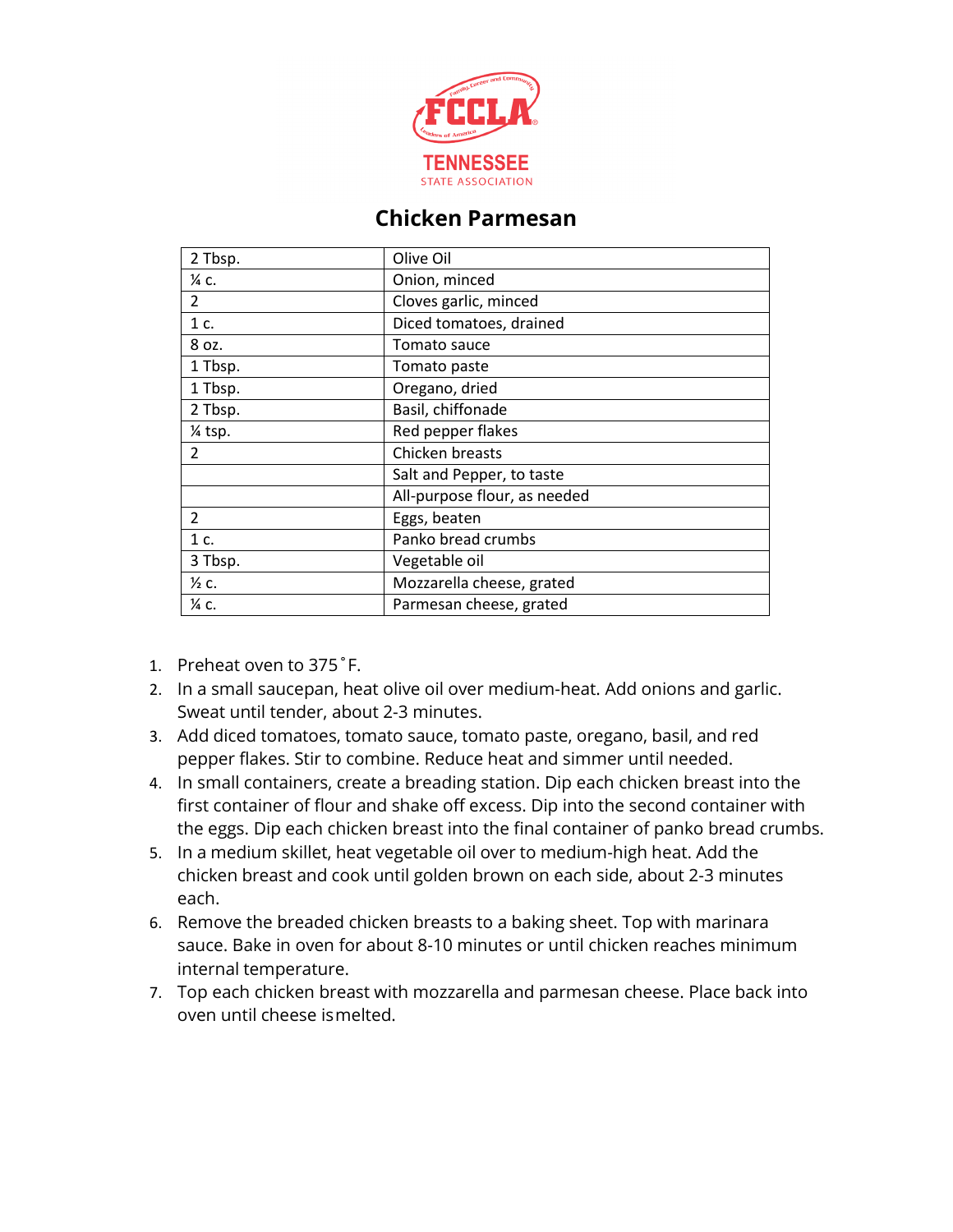

### **Garlic-Parmesan Spaghetti**

| 6 oz.   | Spaghetti                 |  |
|---------|---------------------------|--|
| 2 oz.   | <b>Butter</b>             |  |
|         | Cloves garlic, minced     |  |
|         | Salt and pepper, to taste |  |
| 2 Tbsp. | Fresh parsley, chopped    |  |
| 2 Tbsp. | Parmesan cheese, grated   |  |
|         |                           |  |

Yield: 2 Servings

- 1. In a large pot of boiling salted water, add spaghetti. Cook until al dente, about 4-5 minutes.
- 2. Once pasta is done, drain it into a colander.
- 3. Heat a large skillet over medium heat. Add butter and garlic.
- 4. Add pasta to pan. Stir to combine. Season with salt and pepper.
- 5. Finish with chopped parsley and parmesan cheese. Serve aside chicken parmesan.